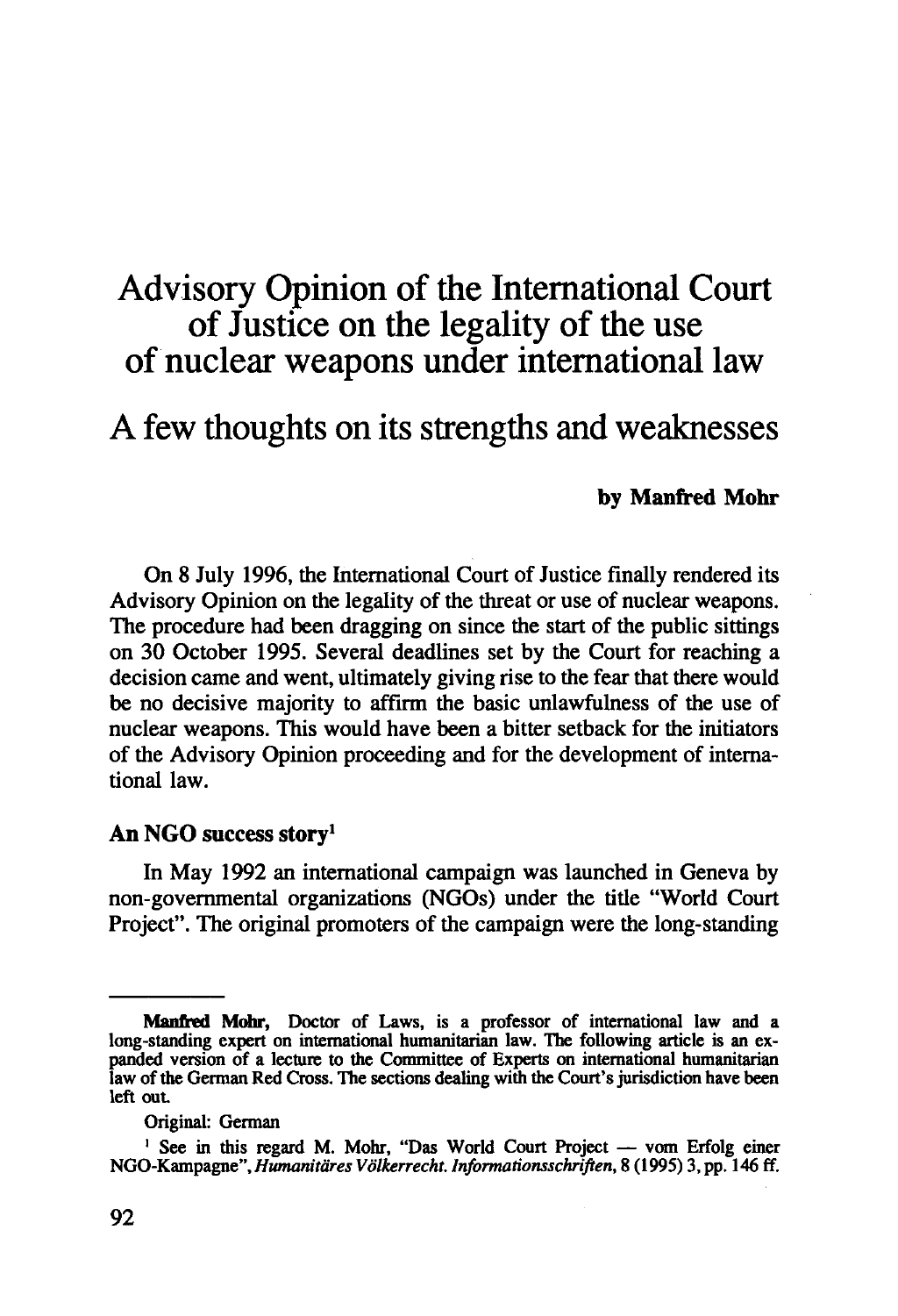International Peace Bureau (IPB) in Geneva, the well-known International Physicians for the Prevention of Nuclear War and the International Association of Lawyers Against Nuclear Arms, formed at the end of the 1980s. Some 10 more (international) NGOs, including Greenpeace International, later joined in. What at the outset looked like a rather unpromising initiative by a few determined "peace activists" soon developed into a worldwide movement made up of numerous non-governmental and governmental players.

This was yet another demonstration of the effective, mobilizing power of NGOs — so-called civil society — even beyond the realm of human rights. The Red Cross Movement is also part of this "non-governmental" world, in spite of its separate identity shaped by the fundamental principles of the Red Cross, the instances where it comes together with the community of States within the framework of the International Conference of the Red Cross, and the special status of the International Committee of the Red Cross (ICRC). The greater the extent to which the Red Cross Movement defines itself as a *specific* entity within that world of NGOs, the sooner it can cooperate with those organizations — with due respect for the principles of impartiality and neutrality. This is increasingly the case not only in the area of human rights (the German Red Cross is part of an NGO forum on this topic in Germany, for instance), but also in the disarmament sector, in particular as regards the nuclear issue. Since Hiroshima and Nagasaki, the International Red Cross has repeatedly stated its position on the matter.<sup>2</sup>

What is and always will be crucial is that NGO initiatives are taken up and implemented by the community of States. Thus the World Court Project did not remain — as Judge Oda somewhat critically observes a mere "idea" brought up by a handful of NGOs;<sup>3</sup> on the contrary, it soon turned out that NGOs and States alike felt that the end of East-West confrontation had by no means resolved the nuclear issue. And it was not just a matter of the danger of proliferation. Humanity's survival was still threatened by the nuclear arsenals in the hands of the five true nuclear powers. Hence the idea of applying to the highest legal authority — the

**<sup>2</sup> See for example, M. Mohr, in M. Cohen, M. Gouin (eds),** *Lawyers and the nuclear debate,* **Ottawa, 1988, pp. 85 ff.**

**<sup>3</sup> See International Court of Justice,** *Legality of the threat or use of nuclear weapons,* **Advisory Opinion of 8 July 1996 (hereinafter referred to as "Opinion"), Dissenting Opinion of Oda, para. 8.**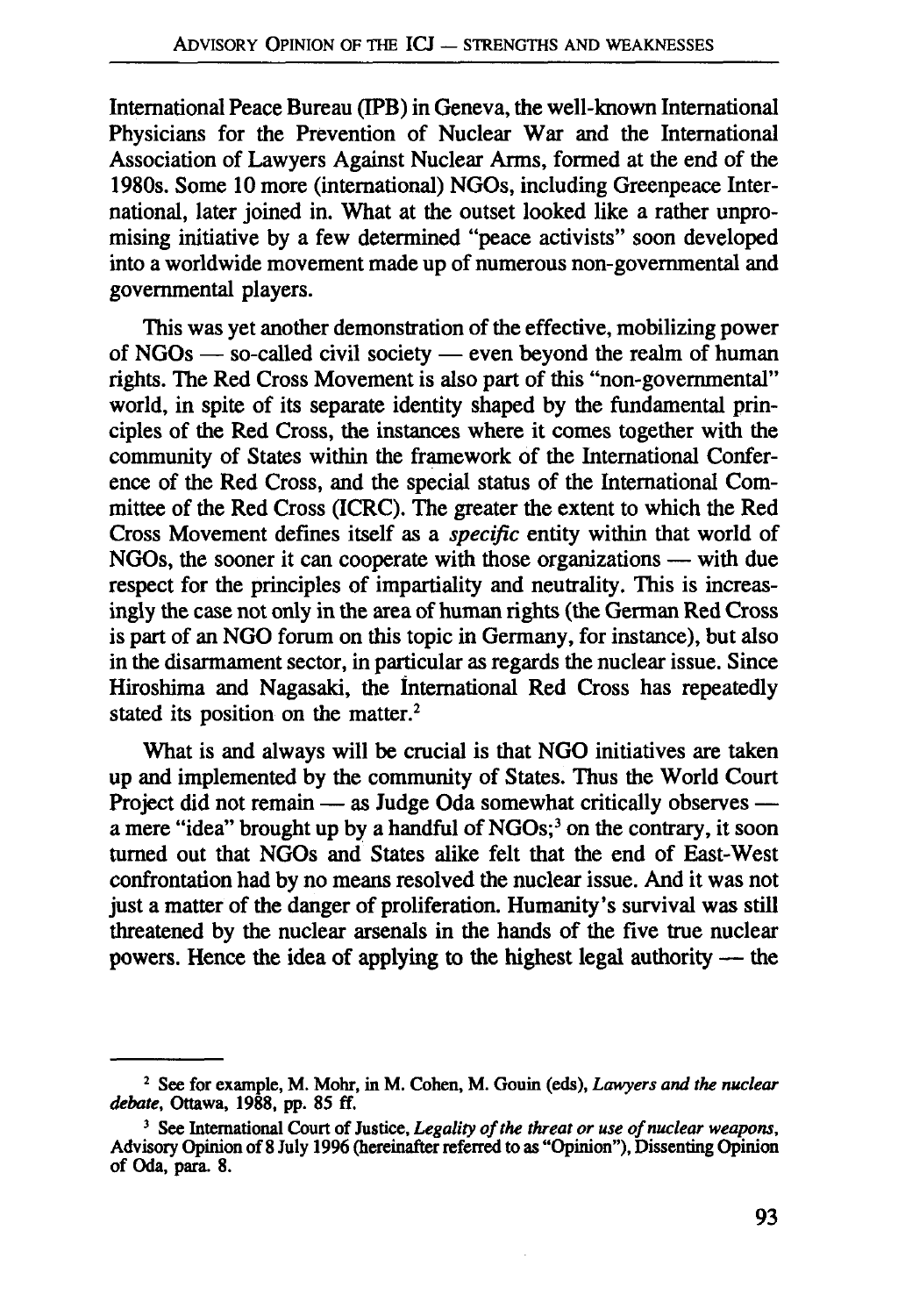International Court of Justice — to clarify the nature of those weapons once and for all.

The main point of reference is international humanitarian law, which seems at long last to have lost its reputation as an abstruse body of law and now enjoys considerable popularity outside the Red Cross Movement, as borne out by the numerous declarations made by the United Nations and by European institutions. The brutality of the war in Yugoslavia and the establishment of an International Tribunal for the former Yugoslavia no doubt largely contributed to this development.4

In the proceeding in question, the Court received a record number of 43 written statements from States — further evidence of the unabated interest in this question. Twenty-three States made oral statements; among them, 14 came out in favour of the illegality of nuclear weapons, in contrast to the nuclear-weapon States and their (closest) partners, which were against it.<sup>5</sup> Developing countries formed the majority within the anti-nuclear or pro-Advisory Opinion group. To these countries, the situation of "nuclear apartheid" was simply intolerable, as also emerged from the negotiations and outcome of the conferences on the Treaty on the Non-Proliferation of Nuclear Weapons (NPT) and on the Comprehensive Nuclear-Test-Ban Treaty. Even massive pressure from the nuclear powers failed to persuade those States otherwise. This pressure, exerted even before the Court handed down its Advisory Opinion, may well have had the opposite effect.

In addition, there were the differing and in part contradictory positions of other States, such as Australia and New Zealand. While the latter, under the impression of the French nuclear tests, was in favour of the Court banning nuclear weapons, Australia too promoted the idea of a comprehensive prohibition on nuclear weapons, but failing that (and for fear of a negative finding, as outlined at the beginning of this article), wanted the Court to decline to render an opinion.

We should now like to comment on a few important findings in the Advisory Opinion that echo key points from the nuclear weapons de-

<sup>4</sup> As regards this development as a whole, see M. Mohr, "Das humanitare Volkerrecht 1945-1995. 50 Jahre Entwicklung", *Bochumer Schriften zur Friedenssicherung und zum Humanitdren Volkerrecht,* Vol. 31, Bochum, 1996.

<sup>&</sup>lt;sup>5</sup> See for example *IPB News*, December 1995, pp. 3 ff.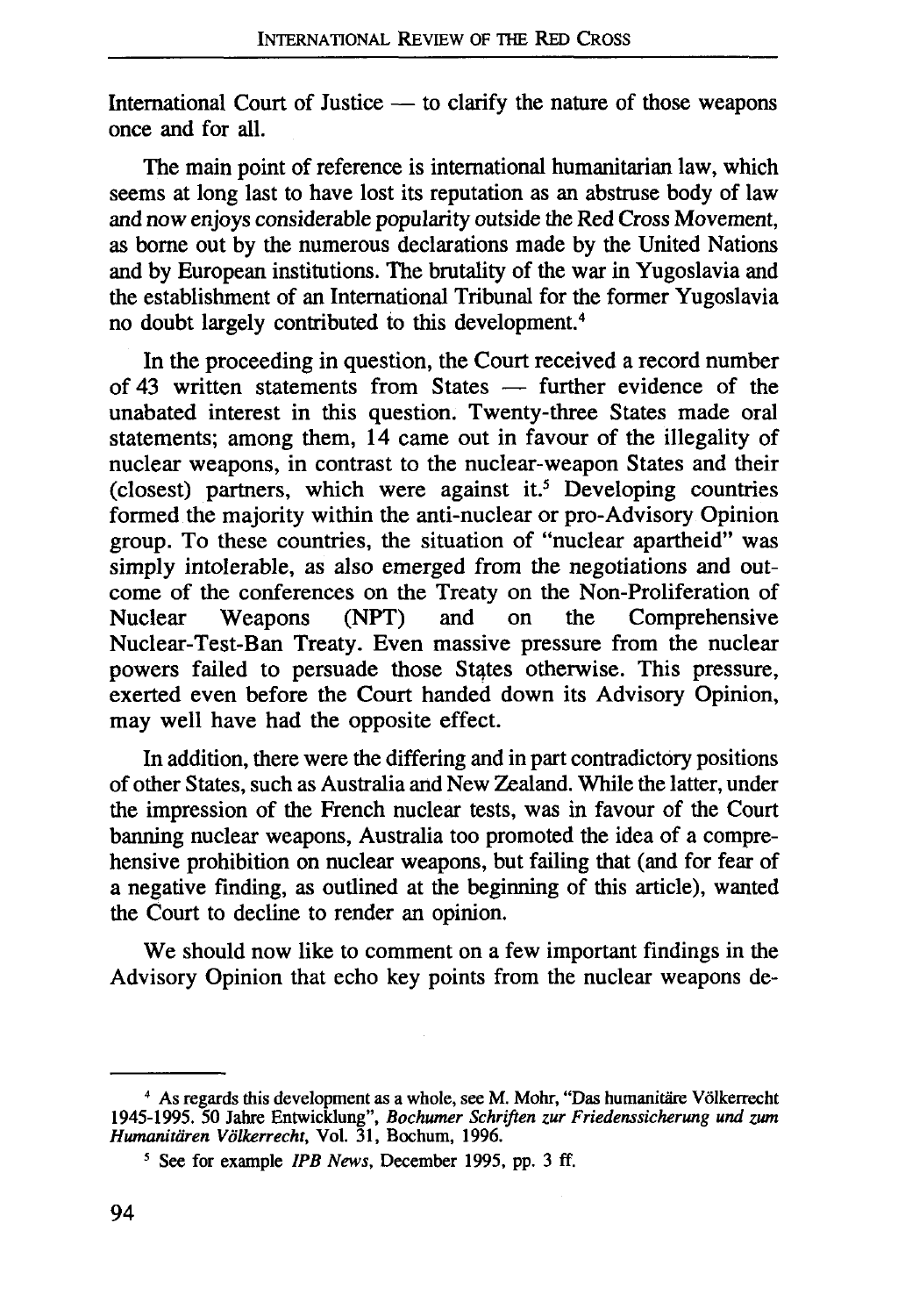bate,<sup>6</sup> though some issues are left unresolved. The crucial thing is that the overall trend is towards a strengthening of the anti-nuclear weapons camp.

## **The applicable law**

The Court starts by examining the right to life as guaranteed in Article 6, paragraph 1, of the United Nations International Covenant on Civil and Political Rights (CCPR). But that treaty is then declared not relevant: although human rights law applies even in wartime, and the right to life cannot be suspended by operation of Article 4 of the Covenant under any circumstances, the question of what constitutes an arbitrary deprivation of life can be decided only by reference to the applicable *lex specialis,* namely international humanitarian law.<sup>7</sup>

The Court does not enter into a discussion of the famous General Commentary 14/23 of the Human Rights Committee responsible for monitoring compliance with this Covenant. In its commentary, the Committee described the production, testing and stockpiling of nuclear weapons as one of the greatest threats to the right to life and demanded that those activities, as well as the use of nuclear weapons, be banned and declared to be crimes against humanity.<sup>8</sup> This link between the nuclear weapons issue — i.e., the question of a general ban and an effective prohibition on the use of such weapons — and the right to life should have been more clearly perceived by the Court. It is not only a matter of parallel effects, but also of mutual reinforcement: the use of nuclear weapons violates both the right to life and international humanitarian law. Here as in many other contexts, there is an obvious overlap between international humanitarian law and human rights law.

<sup>&</sup>lt;sup>6</sup> From the abundant literature available, we can only cite a few particularly outstand-From the abundant literature available, we can only cite a few particularly outstand- ing works, namely: N. Singh, E. McWhinney, *Nuclear weapons and contemporary international law,*

Leiden, 1988;

M. Cohen, M.E. Gouin (eds), *Lawyers and the nuclear debate,* Ottawa, 1988;

B. Graefrath, "Zum Anwendungsbereich der Erganzungsprotokolle zu den Genfer Abkommen vom 12. August 1949", *Stoat und Recht,* 29/1980, pp. 133 ff.;

H. Fischer, *Der Einsatz der Nuklearwaffen nach Art. 51 des I. Zusatzprotokolls zu den Genfer Konventionen von 1949,* Berlin, 1985;

M.C. Ney, *Der Einsatz von Atomwaffen im Lichte des Volkerrechts,* Frankfurt a. M., 1985;

R. Falk, E. Meyrowitz, J. Anderson, *Nuclear weapons and international law,* Princeton, 1981;

H.-M. Empell, *Nuklearwaffeneinsdtze und humanitdres Volkerrecht,* Heidelberg, 1993.

<sup>7</sup> See Opinion, paras. 24 and 25.

<sup>8</sup> For further evidence, see M. Nowak, *CCPR Commentary,* Kehl *et al.,* 1993, pp. 108 ff.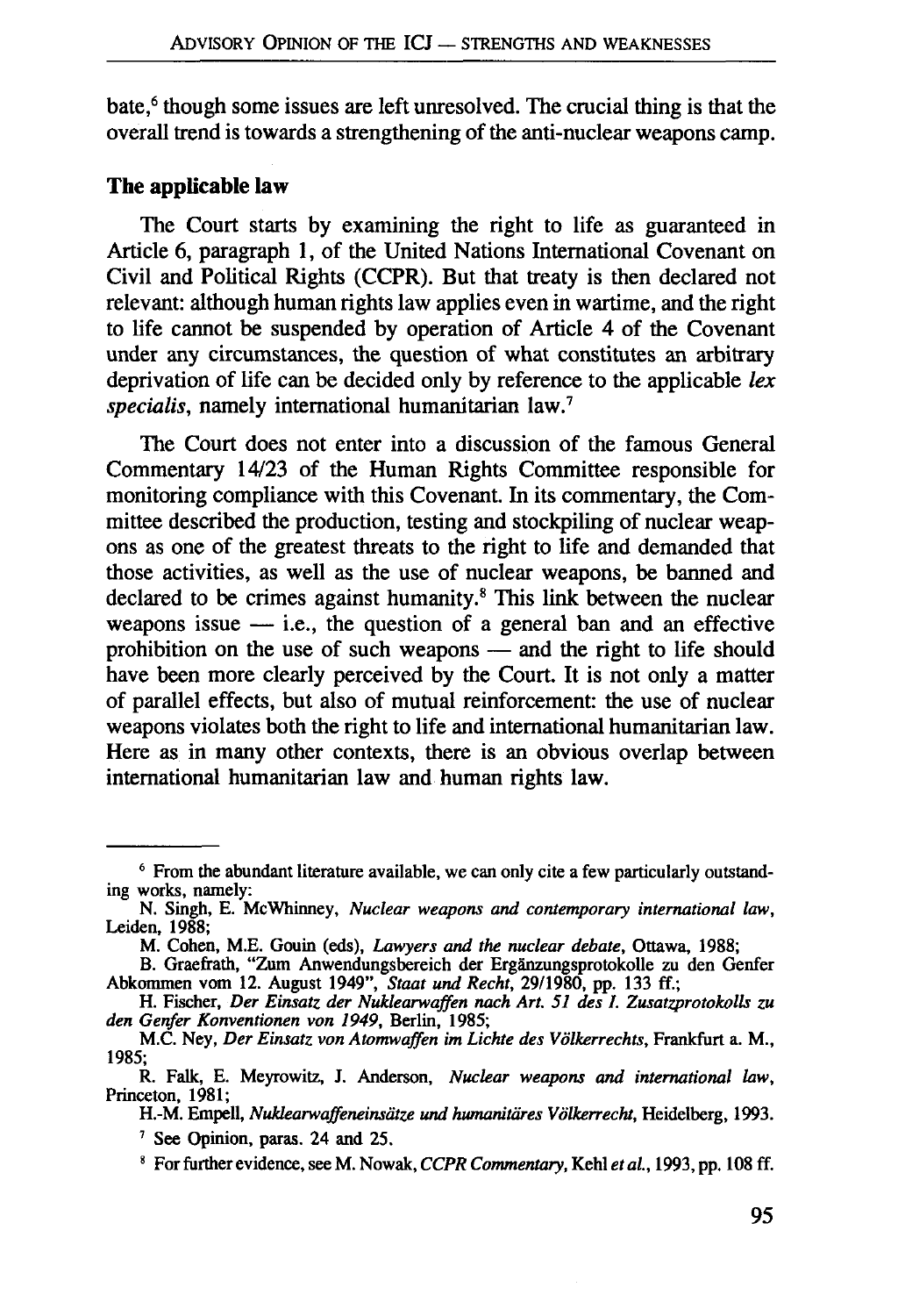After declaring the prohibition on genocide to be pertinent under certain specific circumstances (intent to destroy a group), the Court undertakes a more detailed examination of the relationship between the use of nuclear weapons and environmental protection.<sup>9</sup> Its conclusion is that although existing international law pertaining to the protection of the environment does not specifically prohibit the use of nuclear weapons, "important environmental factors" must be taken into account in the implementation of international humanitarian law. Indeed, widespread and long-lasting damage to the environment resulting from the use of nuclear weapons is a key argument in favour of outlawing such weapons.<sup>10</sup>

The Court goes on to establish a link with what it describes as the "unique characteristics" of nuclear weapons.<sup>11</sup> These lie in the vastly destructive power of such arms (including the radiation phenomenon), thus rendering the nuclear weapon "potentially catastrophic". Furthermore: "They have the potential to destroy all civilization and the entire ecosystem of the planet". What is highly significant is that the Court extends these "unique characteristics", i.e., the capacity to cause untold human suffering and damage to generations to come, to *all* types of nuclear weapons and use thereof. In so doing, it clearly distances itself from academic theories, such as the purportedly admissible theory of isolated use of nuclear weapons in Antarctica.<sup>12</sup> At least such theories can be countered with the ever-present risk of escalation.

The unique characteristics of nuclear weapons are then examined in the light of the applicable law, the main components of which the Court considers to be the provisions of the Charter of the United Nations relating to the use of force, and international humanitarian law.13

<sup>9</sup> See Opinion, paras. 26 ff.

<sup>&</sup>lt;sup>10</sup> In lieu of several sources, see P. Weiss, B. Weston, R. Falk, S. Mendlowitz, "Draft Memorial in support of the application by the World Health Organization for an advisory opinion by the International Court of Justice on the legality of the use of nuclear weapons under international law", *Transnational Law and Contemporary Problems*, 4 (1994) 2, pp. 24 ff.

<sup>&</sup>lt;sup>11</sup> See Opinion, paras. 35 ff.

<sup>&</sup>lt;sup>12</sup> In this connection, see for example Mohr, op. cit. (note 1 above), p. 150. Schwebel, in his Dissenting Opinion (p. 7), makes similar comments regarding "tactical nuclear weapons" and the use of nuclear weapons "in a desert".

<sup>&</sup>lt;sup>13</sup> See Opinion, para. 34 and paras. 37 ff.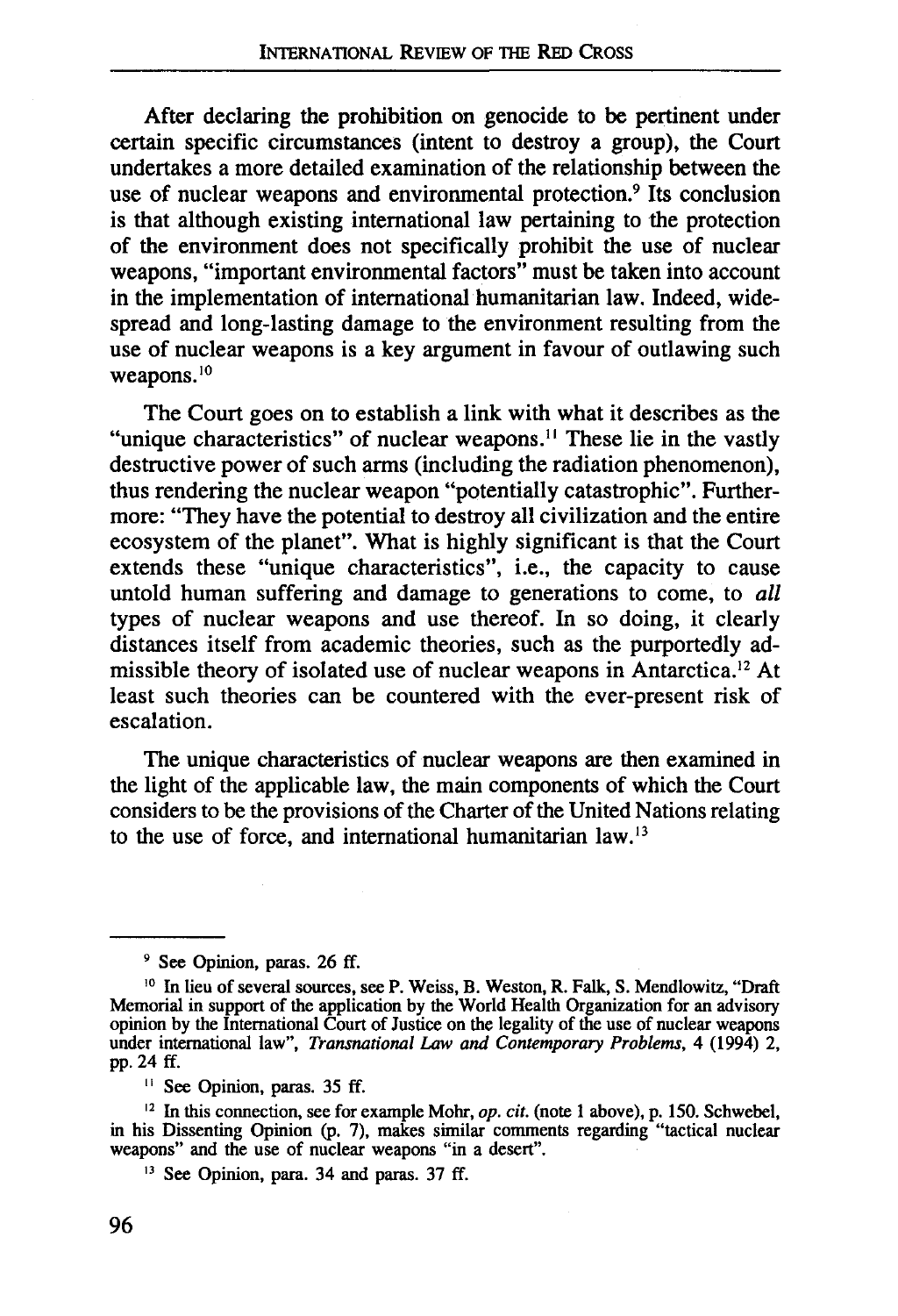#### **Nuclear weapons and self-defence**

The Court begins by aptly observing that Article 51 of the Charter of the United Nations concerning the right to individual or collective self-defence makes no reference to specific weapons. On the other hand, the concept of self-defence is subject to the conditions of necessity and proportionality. Here the Court expresses reservations as to whether nuclear weapons may be used, and because of the "nature" of such arms and the risk they entail, its misgivings also extend to "small" and "tactical" nuclear weapons, and the conduct of reprisals under certain circumstances.

Alongside these very clear and convincing findings, one thing is to be regretted, however, and that is the *distinction* drawn by the Court between the principle of proportionality (which *per se* would not unconditionally exclude any recourse to nuclear weapons in self-defence) and international humanitarian law (to which reference must ultimately be made in determining lawfulness). The fact is, however, that humanitarian law is *itself* influenced by the principle of proportionality, which basically links it with international law as deriving from the Charter or peacetime international law. In other words, the use of nuclear weapons, more specifically for a "first strike", is always disproportionate *and/because it is* contrary to international humanitarian law.

The Court then turns to the policy of deterrence, which, in its view, requires that there be a credible intent to use nuclear weapons. As in the case of actual use of nuclear weapons, such a "threat" may be contrary to international law if it violates the principles of necessity and proportionality.<sup>14</sup> Here again, the Court's position is clearly in line with those of the experts in international law or political science forming part of the anti-nuclear weapons camp.

## **A general ban on nuclear weapons?**

It is interesting to note that by way of introduction the Court turns this question around; equally interesting is how it does so: conventional and customary international law contain no specific prescription *authorizing* the use of nuclear weapons, or of any other type of weapon for that matter — yet another important observation.<sup>15</sup>

<sup>&</sup>lt;sup>14</sup> Ibid., para. 48. See also M. Mohr, "Völkerrecht kontra nukleare Abschreckungs**doktrin: einige wesentliche und bleibende EinwSnde",** *Demokratie undRechte,* **19 (1991) 1, pp. 47 ff. In his Declaration, Judge Shi unequivocally describes "nuclear deterrence" as a practice that should be an** *object* **of regulation by law.**

**<sup>15</sup>**  *Ibid.,* **para. 52 and paras. S3 ff.**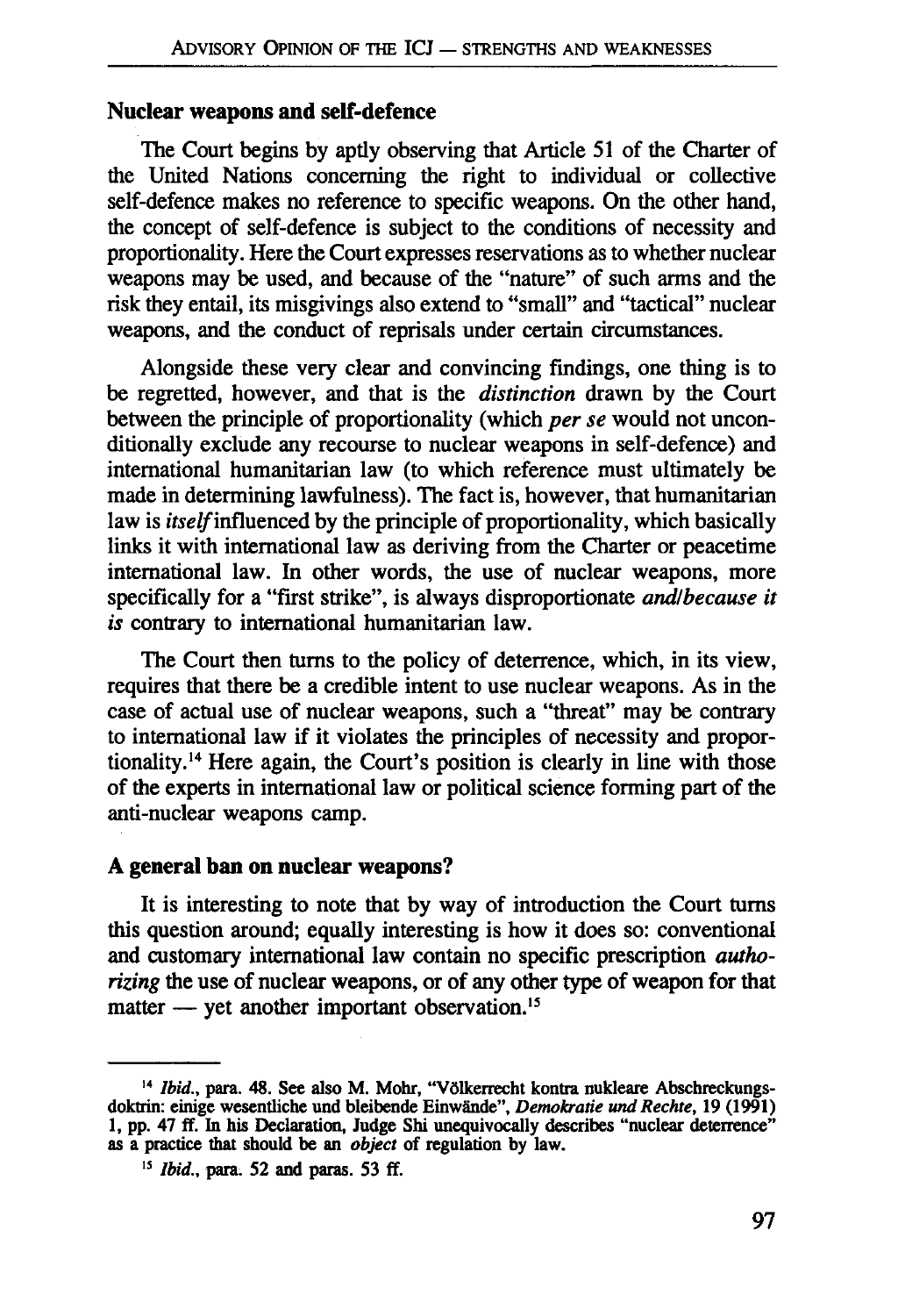The Court further states that to date there is no treaty-based general ban on nuclear weapons similar to the prohibitions on biological and chemical weapons. It does, however, distinguish a trend. Treaties such as the Comprehensive Nuclear-Test-Ban Treaty, the Treaty on the Non-Proliferation of Nuclear Weapons (NPT) and the treaties on nuclear-free zones seem to point to increasing concern within the international community over nuclear arms, "foreshadowing a future general prohibition of the use of such weapons".

That is precisely the process that is now under way. It is marked by a series of intermediate steps, the Comprehensive Nuclear-Test-Ban Treaty being one of them. The crucial thing is that those activities should not become mere substitutes for action.<sup>16</sup> The objective remains complete nuclear disarmament, i.e., the total elimination of nuclear weapons, as enshrined in Article VI of the NPT. The Court itself firmly re-emphasizes that goal at the end of the Advisory Opinion, pointing out that Article VI does not contain a mere obligation of conduct, but an obligation to achieve a precise result.<sup>17</sup>

In this light, the project for a treaty establishing a (total) ban on the use of nuclear weapons, pursued for years by the United National General Assembly, can only be viewed as (yet) another intermediate step. In any case, such a treaty could do little more than strengthen existing instruments, which raises the question as to whether one should not proceed directly towards a comprehensive (treaty-based) ban on nuclear weapons themselves. Endeavours along those lines have been under way at inter-governmental and non-governmental levels for some time now.18 The present Advisory Opinion will surely give strong impetus to that process, particularly within the framework of the United Nations.<sup>19</sup>

<sup>&</sup>lt;sup>16</sup> Hence one might well question the effectiveness and sense of the so-called "security" assurances" extended by the nuclear powers; for example, those assurances entail the duty to provide humanitarian assistance for victims of nuclear weapons (!). Schwebel (Dissenting Opinion, pp. 1 ff.) goes too far, however, when he interprets the existence of such<br>assurances — together with the NPT — as overall recognition of the legality of nuclear<br>weapons, against the background of "fifty years

<sup>&</sup>lt;sup>17</sup> Opinion, paras. 98 ff.

<sup>&</sup>lt;sup>18</sup> For instance, an NGO Abolition Caucus has now been formed; see Mohr, op. cit. (note 1 above), p. 152.

<sup>&</sup>lt;sup>19</sup> Malaysia has in the meantime launched an initiative for a UN General Assembly resolution which welcomes the Opinion of the Court and calls upon States to start negotiations in 1997 on a convention comprehensively banning nuclear weapons.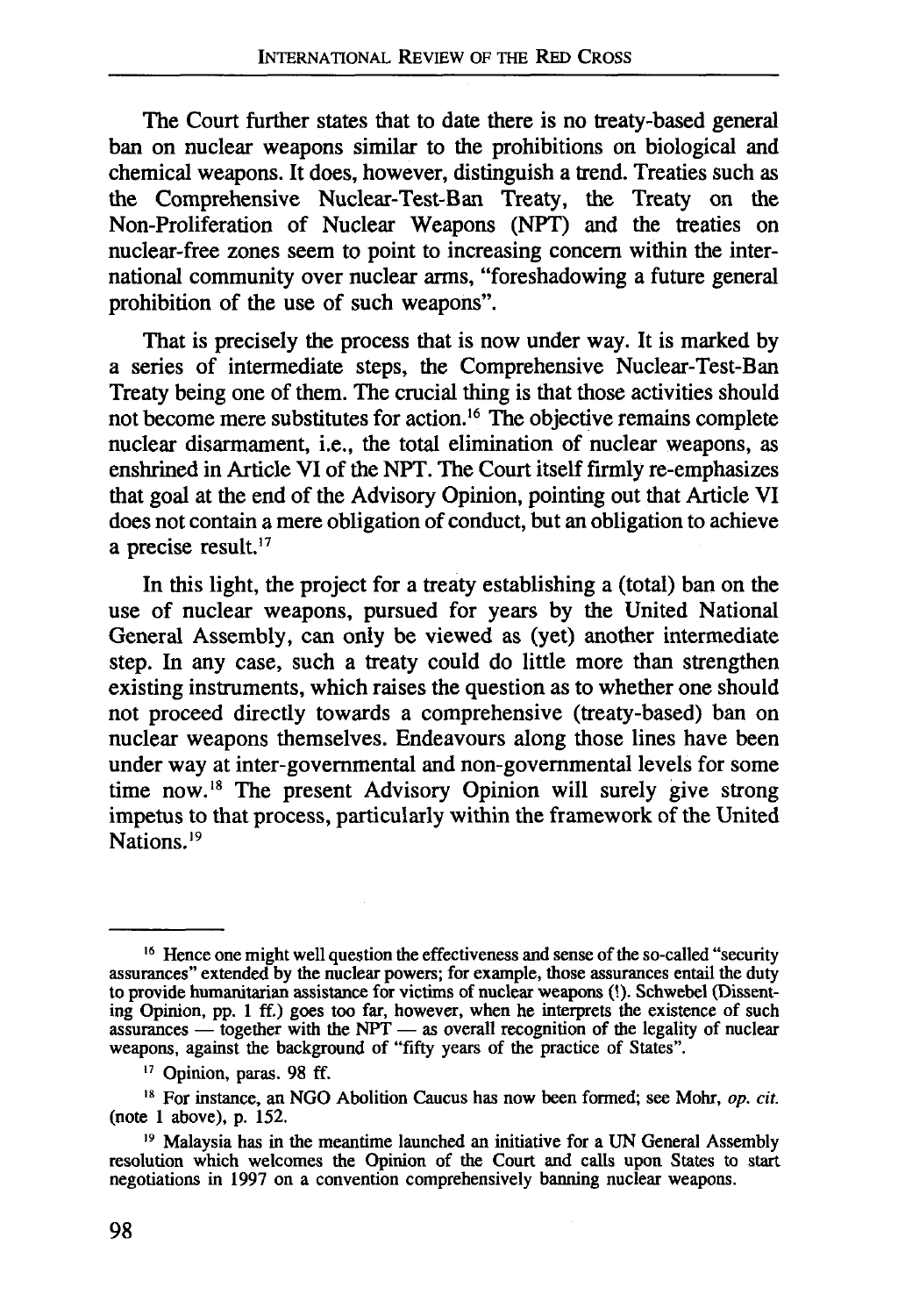As regards the other source of international law, namely customary law, the Court is unable to establish the existence of a convincing *opinio juris.* It holds that the aforementioned endeavours by the United Nations General Assembly to arrive at a convention prohibiting nuclear weapons indeed reflect the wish of a very large section of the international community, and as such constitute a "nascent *opinio juris".* This is matched, however, by the still strong adherence to the policy of deterrence, construed as the right of a State to use nuclear weapons in self-defence against an armed attack threatening its "vital security interests".<sup>20</sup> Unfortunately, the Court *at this point* fails to refer back to the principle of proportionality, which of course applies also in customary law. Further, the question arises as to how far adherence by a mere handful of States to a doctrine that is contrary — at least in tendency — to international law can nullify the view of law held by the vast majority of States.<sup>21</sup>

# **International humanitarian law**

The centrepiece of the Advisory Opinion is the Court's examination of the use or threat of nuclear weapons in the light of the principles and rules of international humanitarian law.<sup>22</sup> The following were singled out as the cardinal principles of that law:

- 1. the protection of the civilian population and civilian objects and the distinction between combatants and non-combatants;
- 2. the need to avoid causing unnecessary suffering and the fact that States do not have unlimited freedom of choice of means in the weapons they use.

The Court explains that though the Diplomatic Conferences of 1949 and 1974-1977 did not address the nuclear issue, it cannot be concluded that the established principles of international humanitarian law are not applicable to the use of nuclear weapons. It thus falls back on the minimal position of the so-called (purported) "nuclear consensus", which also emerges from a statement in this connection by the Federal Republic of Germany.<sup>23</sup> For

<sup>20</sup> See Opinion, paras. 64 ff.

<sup>&</sup>lt;sup>21</sup> Thus Judge Shi, in his Declaration, points out that the international community after all comprises 185 States and its structure is built on the principle of sovereign equality.

<sup>22</sup>  *Ibid.,* paras. 74 ff.

<sup>&</sup>lt;sup>23</sup> According to which the (new) rules established in Protocol I additional to the Geneva Conventions apply only to conventional weapons, without prejudice to other rules applicable to other types of weapons; in this regard, see mainly Fischer (note 6 above).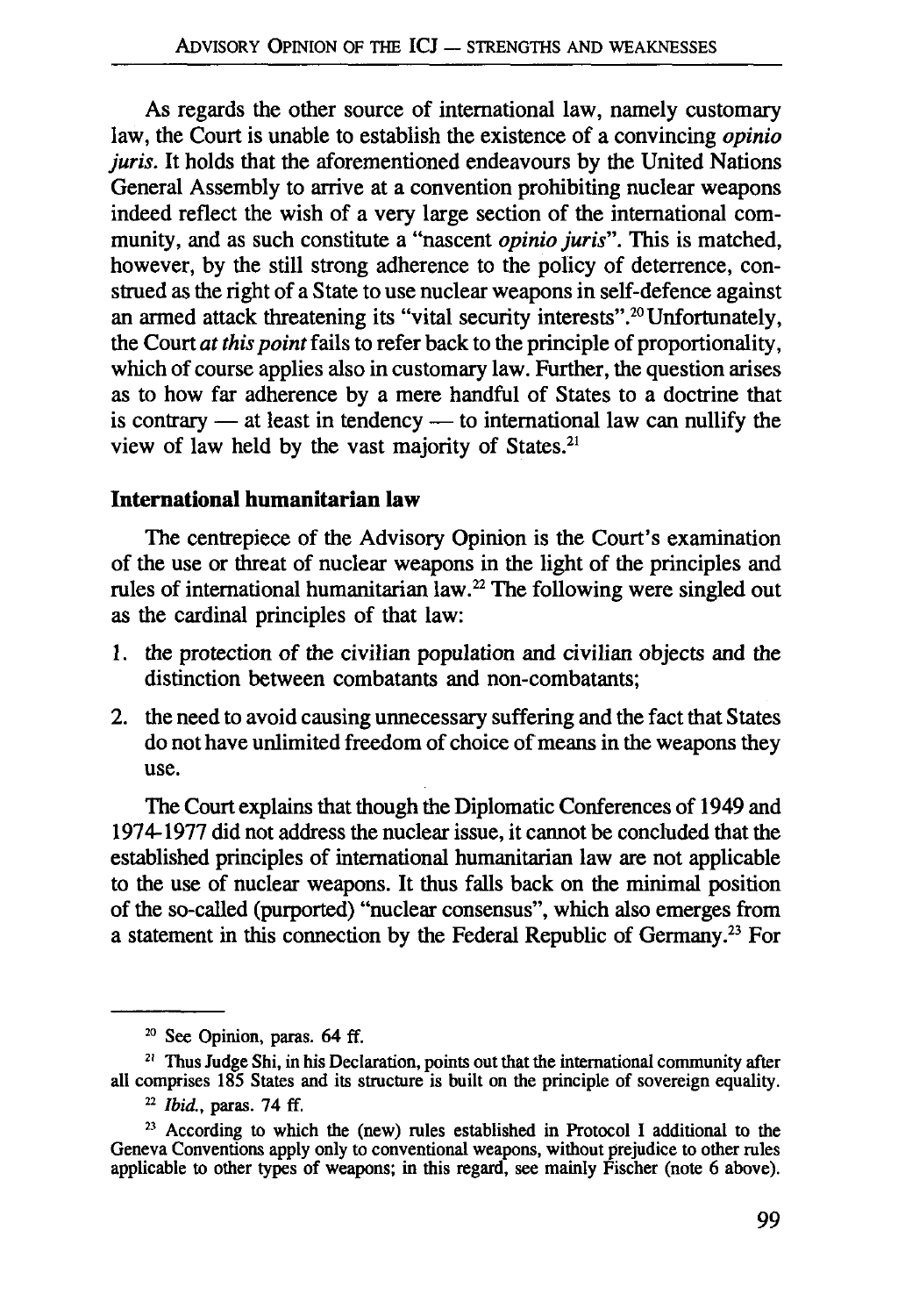the purposes of the Advisory Opinion, this position may, however, be regarded as sufficient. In addition to the principles and rules of international humanitarian law the Court addresses the principle of neutrality, which, as it rightly maintains, unquestionably applies to all international armed conflict, whatever the type of weapon used.

Having established the applicability of those principles, the Court reaches the following "split" and to my mind contradictory conclusions:

- (1) in view of the "unique characteristics" of nuclear weapons, the use of such weapons is scarcely reconcilable with the requirements of international humanitarian law;
- (2) nevertheless, the Court does not consider itself in a position to conclude with certainty that the use of nuclear weapons is at variance with international humanitarian law *in any circumstance;* after all, States have a right to survival, a right of self-defence, and there is the policy of deterrence to which an appreciable section of the international community adhered for many years.

With the affirmation in paragraph 2, the Court in my opinion contradicts its previous positions, as this statement is a clear concession to nuclear-weapon States and the advocates of the doctrine of nuclear deterrence. The yardsticks of proportionality and international humanitarian law are applicable to any use of nuclear weapons or of any other weapon, as the Court earlier demonstrated. The *raison d'être* of international humanitarian law is precisely to limit the effects of armed conflict, regardless of who is waging the conflict and in what circumstances.

Certainly no-one would think of approving the use of poison gas if "vital security interests" or the "survival" of a State were at stake. For exceptional circumstances of that nature are always present to some extent in the event of armed attack (which entails the right of self-defence), especially when the question of the (lawful) use of nuclear weapons arises. It is precisely when a State wishes to survive that it should sooner *refrain* from using nuclear weapons!

The Court thus concludes that the threat or use of nuclear weapons is in general contrary to international law, but it does also leave a sort of "escape hatch" in the event of a threat to survival. The decision was a very close one, with seven votes to seven, plus the President's casting vote. It should, however, be borne in mind that three (formal) opposing votes came from judges who were against any possible justification of the use of nuclear weapons. The "real" opposing votes came only from the judges from the three nuclear-weapon States, i.e., the USA, the United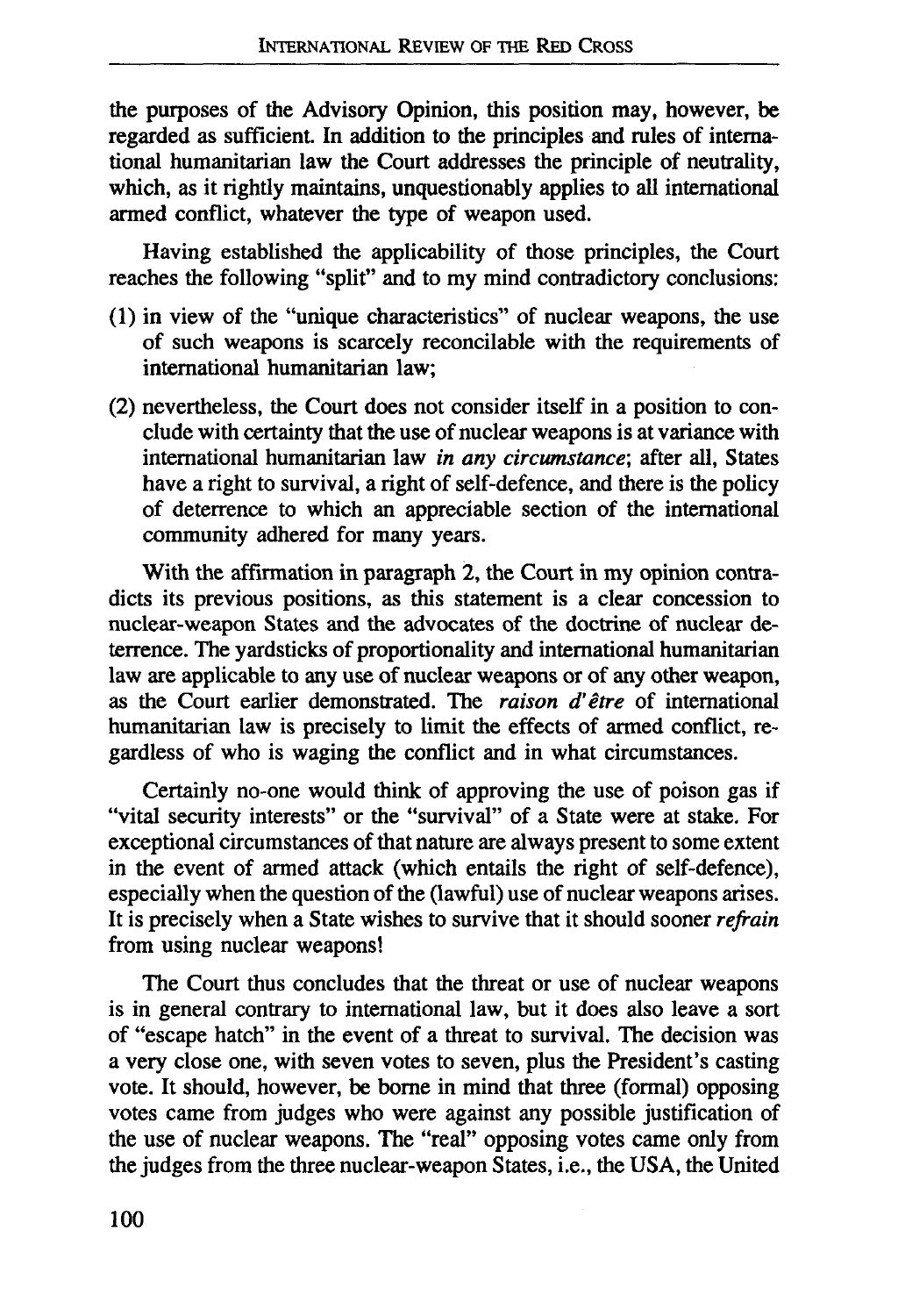Kingdom and France. The German Judge Fleischhauer voted with the President's majority.

Most of the declarations and opinions of the judges revolve around paragraph 2E of the Advisory Opinion. There is distinct opposition against the "escape hatch" left open by the Court (Weeramantry, Shahabuddeen, Koroma). Even Bedjaoui emphasizes that the survival of a State cannot take precedence over humanity's right of survival. In my opinion, Koroma aptly criticizes a tendency to return to an outmoded doctrine of survival which is untenable in law, and rightly concludes that the Court has not answered the question actually put to it, that is, whether it is permitted to use nuclear weapons *"in any circumstance".* Judge Higgins is rather perplexed by the answer set out in paragraph 2E, while Fleischhauer sees it as the smallest common denominator between the conflicting principles of international humanitarian law and the right of self-defence<sup>24</sup> — a conflict which to my mind is both unnecessary and incomprehensible. Just how far a practical instance of such an "extreme circumstance" can be taken emerges from Schwebel's discussion of Operation Desert Storm (threat of the use of nuclear weapons to deter the enemy from using biological and chemical weapons against the coalition forces).25

In their initial comments on the Opinion, nuclear-weapon States such as the USA and the United Kingdom made use of that "escape hatch" by explaining that, accordingly, the use of nuclear weapons could be admissible under international law and that the Advisory Opinion would not in any way affect defence policy.<sup>26</sup> It is obvious just how needless and in fact dangerous is that "escape hatch" in paragraph 2E. Hence the importance of underscoring the Court's (positive) *core* affirmation of the fundamental *illegality* of the use of nuclear weapons *under international law* (first subparagraph of paragraph 2E). In addition, there are the other important statements referred to earlier, e.g., the absence of any special prescription in international law authorizing the use of nuclear weapons and the requisite compatibility of the law governing the use of nuclear weapons with the law applicable in armed conflicts.

<sup>&</sup>lt;sup>24</sup> See, respectively, Dissenting Opinion of Koroma, *inter alia* pp. 4 and 18; Dissenting Opinion of Higgins, para. 41; Separate Opinion of Fleischhauer, para. 5.

<sup>&</sup>lt;sup>25</sup> See Dissenting Opinion of Schwebel, pp. 8 ff.

<sup>26</sup> See *War & Peace Digest,* 4 (1996) 3, p. 2.